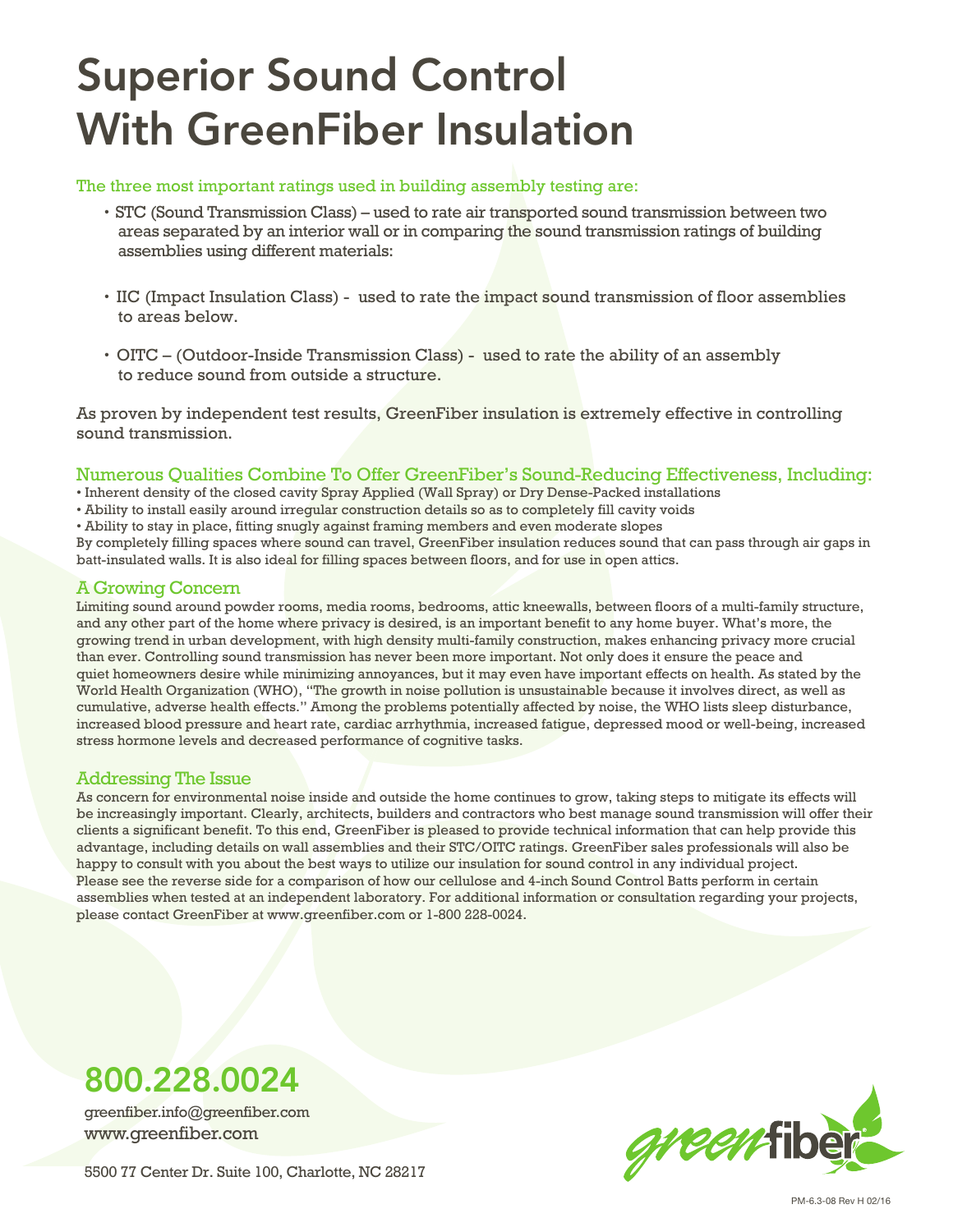### STC and OITC Ratings of ASTM E 90 Assemblies Insulated with Various Insulation Materials

| <b>STC</b> | <b>OITC</b> | Insulation                           | Wood<br>Dimension | <b>Stud</b><br>Spacing | 5/8" Drywall<br>Layers | Resilient<br>Channels |
|------------|-------------|--------------------------------------|-------------------|------------------------|------------------------|-----------------------|
| 30         | 23          | None                                 | 2"x4"             | $16"$ oc               | Single                 | None                  |
| 33         | 25          | 4-inch Sound Control Fiberglass Batt | 2"x4"             | $16"$ oc               | Single                 | None                  |
| 35         | 27          | GreenFiber Wall Spray Cellulose      | 2"x4"             | $16"$ oc               | Single                 | None                  |
| 36         | 26          | GreenFiber Dry Dense-Pack Cellulose  | 2"x4"             | $16"$ oc               | Single                 | None                  |
| 44         | 27          | 4-inch Sound Control Fiberglass Batt | 2"x4"             | $16"$ oc               | Single                 | One Sided             |
| 44         | 29          | GreenFiber Wall Spray Cellulose      | 2"x4"             | $16"$ oc               | Single                 | One Sided             |
| 35         | 25          | None                                 | 2"x4"             | 24" oc                 | Single                 | None                  |
| 38         | 28          | 4-inch Sound Control Fiberglass Batt | 2"x4"             | 24" oc                 | Single                 | None                  |
| 39         | 32          | GreenFiber Wall Spray Cellulose      | 2"x4"             | 24" oc                 | Single                 | None                  |
| 41         | 30          | GreenFiber Dry Dense-Pack Cellulose  | 2"x4"             | 24" oc                 | Single                 | None                  |
| 46         | 28          | 4-inch Sound Control Fiberglass Batt | 2"x4"             | 24" oc                 | Single                 | One Sided             |
| 48         | 33          | GreenFiber Wall Spray Cellulose      | 2"x4"             | 24" oc                 | Single                 | One Sided             |
| 45         | 31          | 4-inch Sound Control Fiberglass Batt | 2"x4"             | 24" oc                 | Double                 | None                  |
| 45         | 33          | GreenFiber Wall Spray Cellulose      | 2"x4"             | 24" oc                 | Double                 | None                  |
| 44         | 36          | 4-inch Sound Control Fiberglass Batt | Staggered         | $16"$ oc               | Single                 | None                  |
| 48         | 35          | GreenFiber Wall Spray Cellulose      | Staggered         | $16"$ oc               | Single                 | None                  |
| 49         | 37          | 4-inch Sound Control Fiberglass Batt | Staggered         | $16"$ oc               | Single                 | One Sided             |
| 52         | 40          | GreenFiber Wall Spray Cellulose      | Staggered         | 16" ос                 | Single                 | <b>One Sided</b>      |

### **Wall Construction Schematics**





Architectural Testing, Inc., Report No. A2954.01-113-11

The acoustical tests were conducted in accordance with the following:

ASTM E 90-09 Standard Test Method for Laboratory Measurement of Airborne Sound Transmission Loss of Building Partitions

ASTM E 413-04 Classification for Rating Sound Insulation

ASTM E 1332-90 Standard for Determination of Outdoor-Indoor Transmission Class

ASTM E 2235-04 Standard Test Method for Determination of Decay Rates for Use in Sound Insulation Test Methods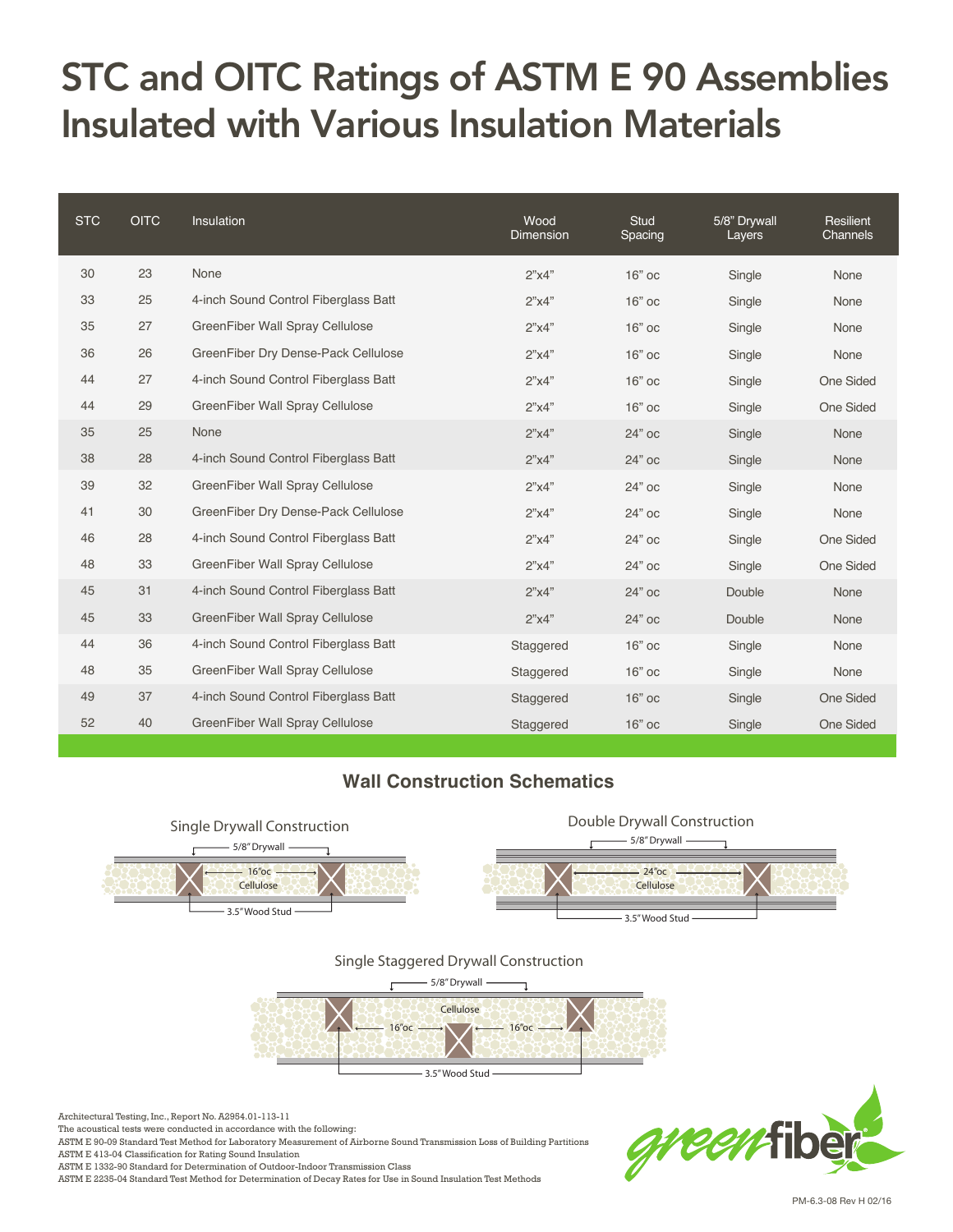## STC and IIC Ratings of Truss Joist Floor Assemblies Containing GreenFiber INS735 Insulation

| <b>Truss Joist Floor Tests*</b> |                                                                                                                                                                                                   |            |                           |  |  |  |  |
|---------------------------------|---------------------------------------------------------------------------------------------------------------------------------------------------------------------------------------------------|------------|---------------------------|--|--|--|--|
| uss Height                      | Basic construction outline                                                                                                                                                                        | <b>STC</b> | $\overline{\mathsf{IIC}}$ |  |  |  |  |
| 16"                             | 16" Truss Joists, 24" oc, with 1/2" RC and 5/8" Type X Drywall below,<br>and 3/4" T&G plywood and 3/4" 3310 gypcrete above and 3/8" padded<br>carpet on top. Cavities filled with 4.0 pcf INS735. | 53         | 56                        |  |  |  |  |
| 12"                             | 12" Truss Joists, 24" oc, with 1/2" RC and 5/8" Type X Drywall below,<br>and 3/4" T&G plywood and 3/4" 3310 gypcrete above and 3/8" padded<br>carpet on top. Cavities filled with 4.0 pcf INS735. | 54         | 53                        |  |  |  |  |



Architectural Testing, Inc., Report Nos. B5535.01-113-11 and B5323.03-113-11

The acoustical tests were conducted in accordance with the following:

ASTM E 90-09 Standard Test Method for Laboratory Measurement of Airborne Sound Transmission Loss of Building Partitions

ASTM E 413-04 Classification for Rating Sound Insulation

ASTM E 492-09 Standard Test Method for Laboratory Measurement of Impact Sound Transmission Through Floor-Ceiling Assemblies Using the Tapping Machine ASTM E 989-06 Standard Classification for Determination of Impact Insulation Class